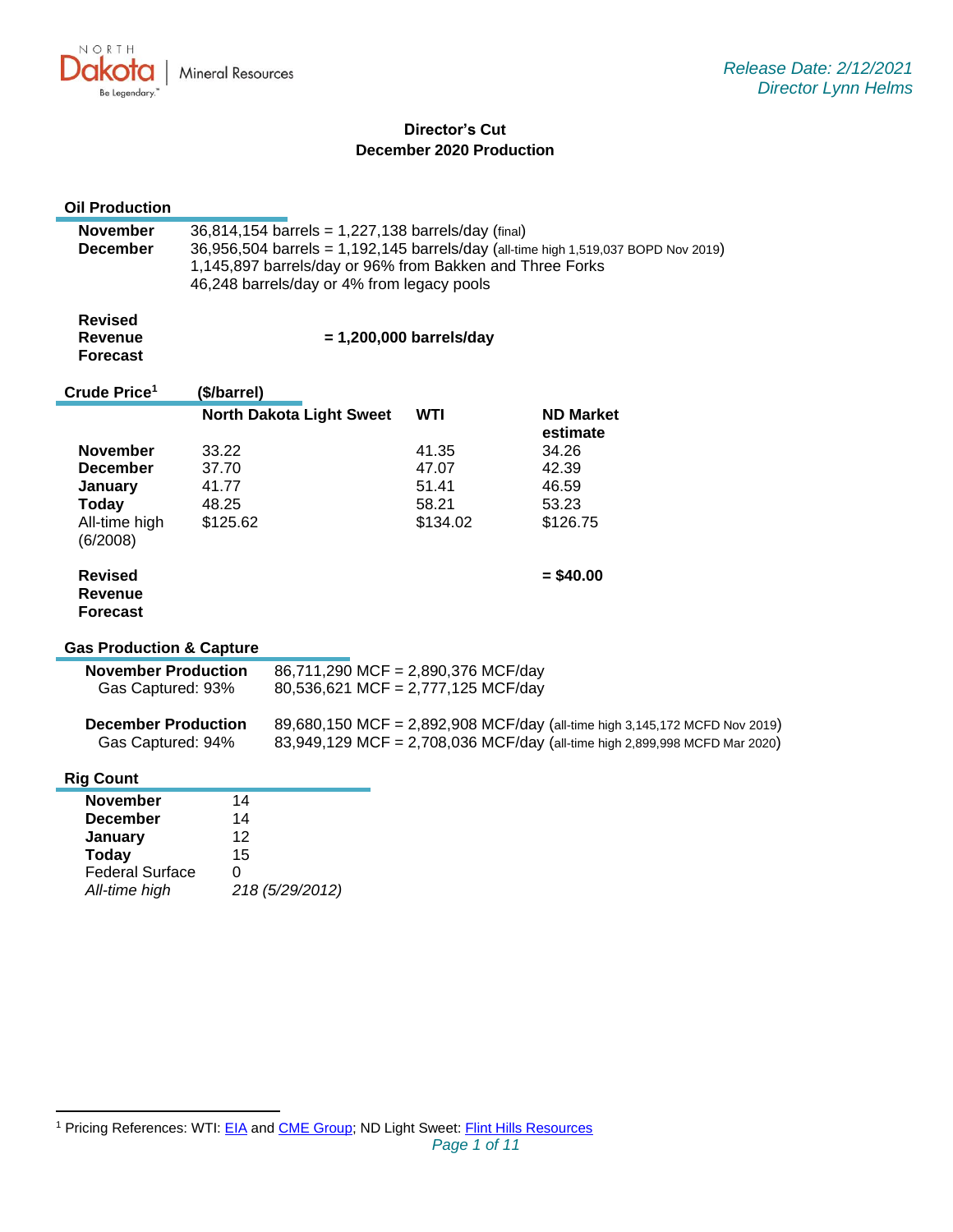**Mineral Resources** 

### **Wells**

NORTH

|                                              | October | <b>November</b>          | <b>December</b>                                                                                                                                                                           | January                                                         | <b>Revised</b><br>Revenue<br><b>Forecast</b> |
|----------------------------------------------|---------|--------------------------|-------------------------------------------------------------------------------------------------------------------------------------------------------------------------------------------|-----------------------------------------------------------------|----------------------------------------------|
| <b>Permitted</b>                             | -       | 52 drilling<br>0 seismic | 66 drilling<br>1 seismic                                                                                                                                                                  | 49 drilling<br>0 seismic<br>(All-time high was 370 - Oct. 2012) |                                              |
| <b>Completed</b>                             | ۰       | 74 (Final)               | 44 (Revised)                                                                                                                                                                              | 59 (Preliminary)                                                | 25                                           |
| Inactive <sup>2</sup>                        | ۰       | 2,870                    | 2,687                                                                                                                                                                                     | ٠                                                               |                                              |
| <b>Waiting on</b><br>Completion <sup>3</sup> | ۰       | 710                      | 668                                                                                                                                                                                       | ۰                                                               |                                              |
| <b>Producing</b>                             | ۰       | 15,620                   | 15,798 (Preliminary)<br>13,686 (87%) from<br>unconventional Bakken-<br><b>Three Forks</b><br>2,112 (13%) from legacy<br>conventional pools<br>(All-time high was March<br>$2020 - 16,280$ | $\blacksquare$                                                  |                                              |

### **Fort Berthold Reservation Activity**

|                                  | ⊺otal   | Fee Land | <b>Trust Land</b> |
|----------------------------------|---------|----------|-------------------|
| Oil Production                   | 299 059 | 92 732   | 206.327           |
| Drilling Rigs                    |         |          |                   |
| Active Wells                     | 2.523   |          | 1902              |
| Waiting on completion            |         |          |                   |
| <b>Approved Drilling Permits</b> | ା 268   |          | つつハ               |
| <b>Potential Future Wells</b>    |         |          | 2.886             |

### **Drilling and Completions Activity**

The drilling rig count was stable in the mid 50's second half of 2019 through March 2020. Drilling rig count is down 75% January to December of 2020.

The number of well completions has been very volatile since March as the number of active completion crews dropped from 25 to 1 then climbed back up to 6 this month.

Lower crude oil prices in 2020 put extreme downward pressure on rig and completion crew counts. Unemployment claims are published every Thursday at [https://www.ndlmi.com/gsipub/index.asp?docid=687](https://gcc02.safelinks.protection.outlook.com/?url=https%3A%2F%2Fwww.ndlmi.com%2Fgsipub%2Findex.asp%3Fdocid%3D687&data=04%7C01%7Ckahaarsager%40nd.gov%7Ca8904fcba86a4c329e4608d8cf6e651e%7C2dea0464da514a88bae2b3db94bc0c54%7C0%7C0%7C637487420347789746%7CUnknown%7CTWFpbGZsb3d8eyJWIjoiMC4wLjAwMDAiLCJQIjoiV2luMzIiLCJBTiI6Ik1haWwiLCJXVCI6Mn0%3D%7C1000&sdata=H0jXVYhrBqTKFzH1eLwpdAwEdUNb5VweoLRr%2FmBSfpA%3D&reserved=0) indicating approximately 13,300 unemployment claims as of 2/6/21 with more jobs at risk due to winter weather.

Drilling permit activity is slower and more volatile due to oil price volatility. Operators continue to maintain a permit inventory of approximately 12 months and some experienced drilling rig and completion crews.

<sup>2</sup> Includes all well types on IA and AB statuses: **IA** = Inactive shut in >3 months and <12 months;

**AB** = Abandoned (Shut in >12 months)

<sup>&</sup>lt;sup>3</sup> The number of wells waiting on completions is an estimate on the part of the director based on idle well count and a typical five-year average. Neither the State of North Dakota, nor any agency officer, or employee of the State of North Dakota warrants the accuracy or reliability of this product and shall not be held responsible for any losses caused by this product. Portions of the information may be incorrect or out of date. Any person or entity that relies on any information obtained from this product does so at his or her own risk.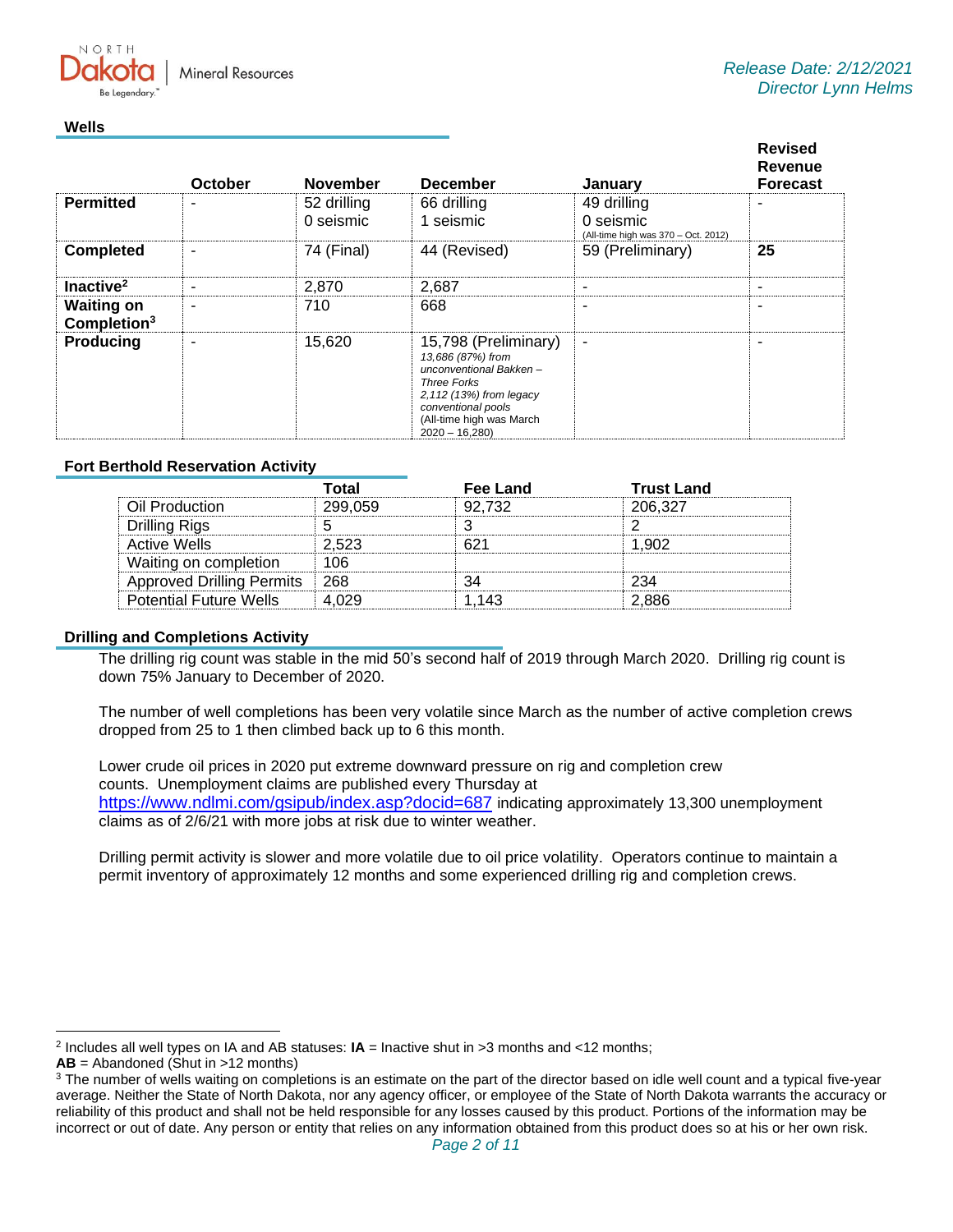

### **Crude Oil Markets**

The OPEC+ agreement to cut 7.2 million barrels per day expired. OPEC+ met on 2/3/21 emphasizing the ongoing positive contributions of the Declaration of Cooperation (DoC) in supporting a rebalancing of the global oil market and noting the significant additional voluntary supply adjustment made by Saudi Arabia, taking effect on 1 February 2021 for two months. Overall conformity with the original production adjustments was 101 per cent. They will discuss production again at their March 2021 meetings with a general consensus to maintain \$45-\$55 WTI. The two biggest uncertainties are COVID and Biden administration policies on Iran. Liquid fuel demand bottomed out in August, and is recovering slowly and unevenly (gasoline -11%, distillate +2%, jet fuel -31%), but is not expected to return to 2019 levels until second half 2022.



Crude oil transportation capacity including rail deliveries to coastal refineries is adequate, but could be disrupted due to:

- US Appeals Court for the ninth circuit upholding of a lower court ruling protecting the Swinomish Indian Tribal Community's right to sue to enforce an agreement that restricts the number of trains that can cross its reservation in northwest Washington state.
- A possible shut down of DAPL in Civil Action No. 16-1534

#### **Seismic**

| Seismic activity has decreased. |  |                                                 |                                 |  |  |
|---------------------------------|--|-------------------------------------------------|---------------------------------|--|--|
| <b>Active</b><br><b>Surveys</b> |  | Recording   NDIC Reclamation<br><b>Projects</b> | Remediating Suspended Permitted |  |  |
|                                 |  |                                                 |                                 |  |  |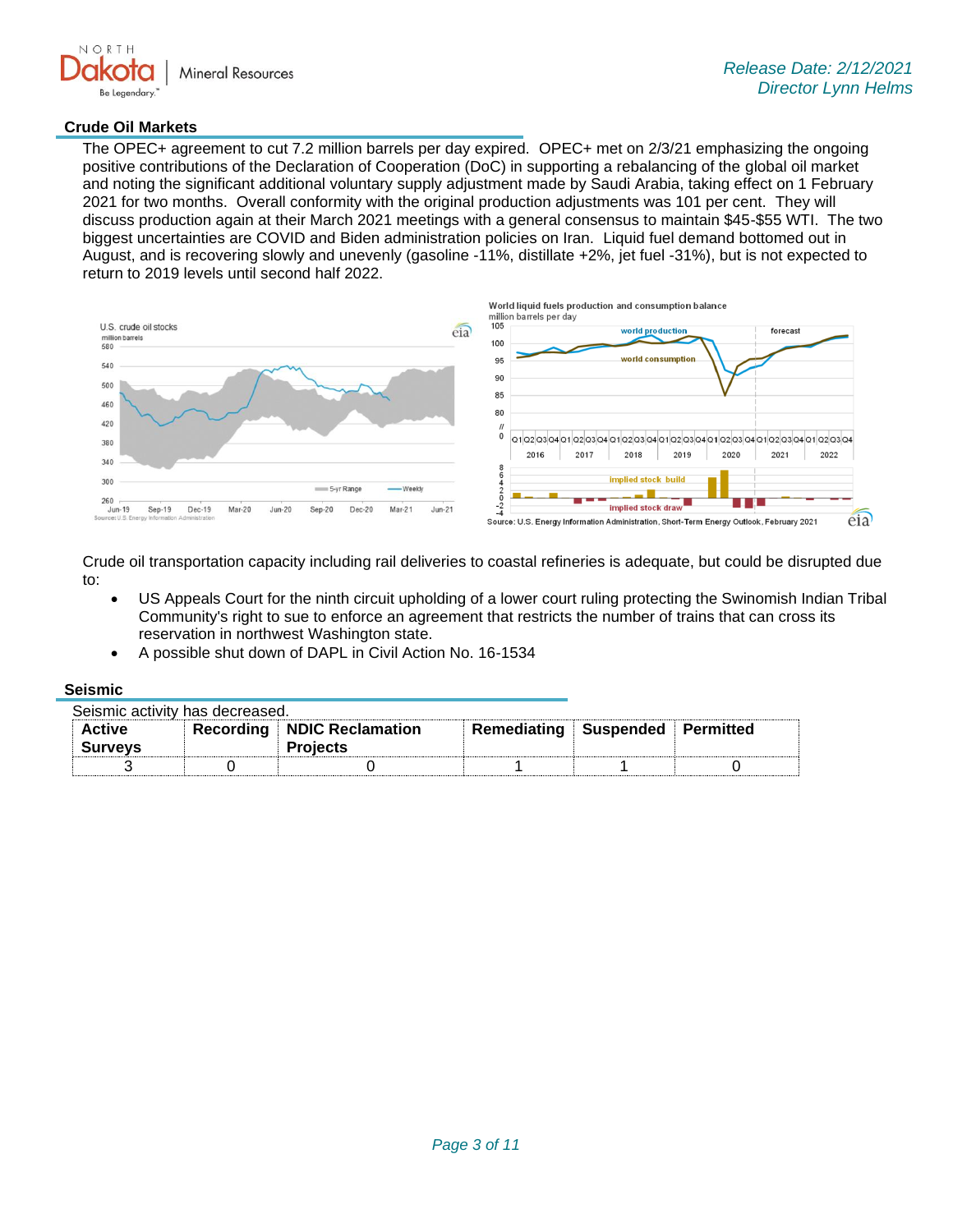

### **Gas Capture**

US natural gas storage remains 6% above the five-year average due to the mild winter so far. Crude oil inventories have fallen back to the upper range of the long-term average. Both indicate limited potential for significant price increases in the near future. North Dakota shallow gas exploration could be economic at future gas prices, but is not at the current price.

The price of natural gas delivered to Northern Border at Watford City has increased \$0.74 to \$2.96/MCF. This results in a current oil to gas price ratio of 18 to 1. The statewide gas flared volume from November to December decreased 20,951 MCFD to 184,873 MCF per day, and the percent flared decreased to 6.4% while Bakken capture percentage also increased to 94%.

| The historical high flared percent was 36% in 09/2011                                                                      |                                        |                                        | The Commission established the following gas<br>capture goals:                                                                                                                                                |  |  |
|----------------------------------------------------------------------------------------------------------------------------|----------------------------------------|----------------------------------------|---------------------------------------------------------------------------------------------------------------------------------------------------------------------------------------------------------------|--|--|
| Gas Capture Details:<br>Statewide<br>Statewide Bakken<br>Non-FBIR Bakken<br>FBIR Bakken<br>Trust FBIR Bakken<br>$Fee$ FBIR | 94%<br>94%<br>95%<br>92%<br>91%<br>94% | 74%<br>77%<br>80%<br>85%<br>88%<br>91% | October 1, 2014 - December 31, 2014<br>January 1, 2015 - March 31, 2016<br>April 1, 2016 - October 31, 2016<br>November 1, 2016 - October 31, 2018<br>November 1, 2018 - October 31, 2020<br>November 1, 2020 |  |  |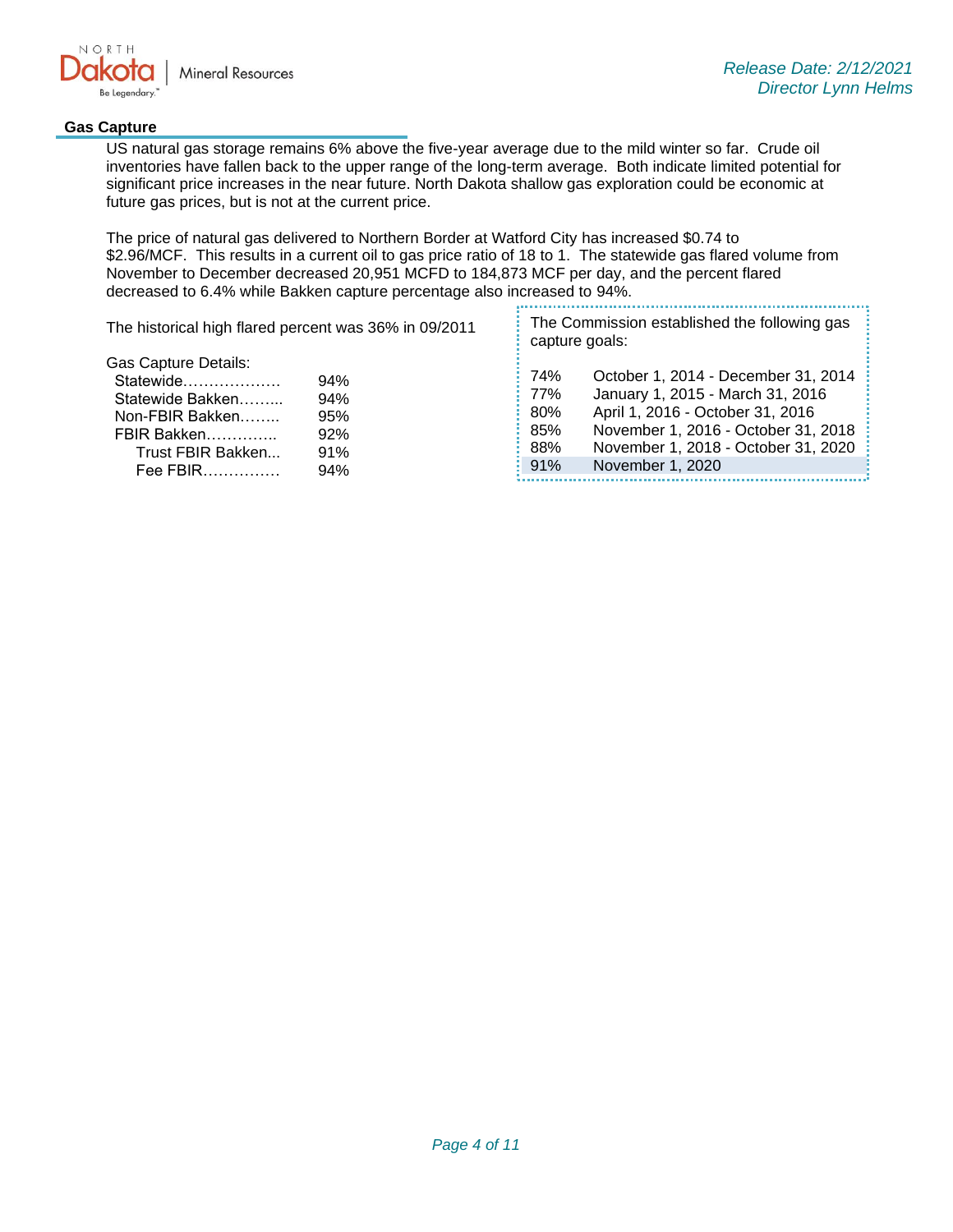# **Bureau of Indian Affairs**

**BIA** has published a new final rule to update the process for obtaining rights of way on Indian land. The rule was published 11/19/15 and became effective 12/21/15. The final rule can be found at

[https://www.federalregister.gov/articles/2015/11/19/2015-28548/rights-of-way-on-indian-land.](https://gcc02.safelinks.protection.outlook.com/?url=https%3A%2F%2Fwww.federalregister.gov%2Farticles%2F2015%2F11%2F19%2F2015-28548%2Frights-of-way-on-indian-land&data=04%7C01%7Ckahaarsager%40nd.gov%7C6928b6351bcb4a1a121b08d8b9647a47%7C2dea0464da514a88bae2b3db94bc0c54%7C0%7C0%7C637463188508268796%7CUnknown%7CTWFpbGZsb3d8eyJWIjoiMC4wLjAwMDAiLCJQIjoiV2luMzIiLCJBTiI6Ik1haWwiLCJXVCI6Mn0%3D%7C1000&sdata=a5l0ZWxiv927whetB9b%2F6DI4m6QOmSlIFot7WWc%2FKto%3D&reserved=0) On 3/11/16, the Western Energy Alliance filed a complaint and motion for a temporary restraining order and/or a preliminary injunction. On 04/19/16, the US District court for the District of North Dakota issued an order denying the motion for a preliminary injunction. The new valuation requirements were resulting in increased delays so BIA provided a waiver that expires 04/05/2020. On 03/09/2020 the NDIC submitted comments supporting an extension of that waiver through 04/05/2021 to allow infrastructure development to continue while BIA develops and implements the new process. NDIC comments can be found at<http://www.nd.gov/ndic/ic-press/Sweeney%20letter%20200309.pdf>

### **Bureau of Land Management**

**BLM on 1/20/21 DOI issued order 3395** implementing a 60 day suspension of Federal Register publications; issuing, revising, or amending Resource Management Plans; granting rights of way and easements; approving or amending plans of operation; appointing, hiring or promoting personnel; leasing; and permits to drill. On 1/27/21 President Biden issued an executive order that mandates a "pause" on new oil and gas leasing on federal lands, onshore and offshore, "to the extent consistent with applicable law," while a comprehensive review of oil and gas permitting and leasing is conducted by the Interior Department. There is no time limit on the review, which means the president's moratorium on new leasing is indefinite. The order does not restrict energy activities on lands the government holds in trust for Native American tribes.

- **What is the percentage of federal lands in ND?**
	- o Mineral ownership in ND is 85% private, 9% federal (95% Indian lands and 5% federal public lands), and 6% state.
	- $\circ$  66% of ND spacing units contain no federal public or Indian minerals, 24% contain federal public minerals, 9% contain Indian minerals,1% contain both.
- **How many potential wells could be delayed or not drilled by a Biden administration ban on drilling permits and hydraulic fracturing on federal lands?**
	- o A spatial query found 3,443 undrilled wells in spacing units that would penetrate federal minerals, 2,902 undrilled wells in spacing units would penetrate BIA Trust minerals (700 tribal minerals and 2,202 allotted minerals), and the total number of wells potentially impacted is 6,345.
	- $\circ$  The minimum number of future Bakken wells is 24,000 so the 3,443 wells on federal public lands =  $14\%$ , and the 2,902 wells on trust lands =  $12\%$ .
- **What is the potential federal royalty loss from a Biden administration ban on drilling permits and hydraulic fracturing on federal lands?**
	- $\circ$  A recent study from University of Wyoming estimated the ND loss as follows:
		- 2021-2025 \$76 million,
		- 2026-2030 \$113 million,
		- **■** 2031-2035 \$160 million, and
		- 2036-2040 \$221 million for a total of \$570 million over 15 years.
	- o Please note that 50% of the royalties on federal public lands go to the state and 50% of the state share goes to the county where the oil was produced.

**BLM published a new final rule 43 CFR Parts 3100, 3160 and 3170 to update and replace its regulations on venting and flaring of natural gas** effective 1/17/16. The final rule can be viewed online at [https://www.blm.gov/programs/energy-and-minerals/oil-and-gas/operations-and-production/methane-and](https://gcc02.safelinks.protection.outlook.com/?url=https%3A%2F%2Fwww.blm.gov%2Fprograms%2Fenergy-and-minerals%2Foil-and-gas%2Foperations-and-production%2Fmethane-and-waste-prevention-rule&data=04%7C01%7Ckahaarsager%40nd.gov%7Ca8904fcba86a4c329e4608d8cf6e651e%7C2dea0464da514a88bae2b3db94bc0c54%7C0%7C0%7C637487420347799705%7CUnknown%7CTWFpbGZsb3d8eyJWIjoiMC4wLjAwMDAiLCJQIjoiV2luMzIiLCJBTiI6Ik1haWwiLCJXVCI6Mn0%3D%7C1000&sdata=05SG7%2FheconRd10bcx5CCMcvX7nOlMiRcVR4mdNHLTg%3D&reserved=0)[waste-prevention-rule](https://gcc02.safelinks.protection.outlook.com/?url=https%3A%2F%2Fwww.blm.gov%2Fprograms%2Fenergy-and-minerals%2Foil-and-gas%2Foperations-and-production%2Fmethane-and-waste-prevention-rule&data=04%7C01%7Ckahaarsager%40nd.gov%7Ca8904fcba86a4c329e4608d8cf6e651e%7C2dea0464da514a88bae2b3db94bc0c54%7C0%7C0%7C637487420347799705%7CUnknown%7CTWFpbGZsb3d8eyJWIjoiMC4wLjAwMDAiLCJQIjoiV2luMzIiLCJBTiI6Ik1haWwiLCJXVCI6Mn0%3D%7C1000&sdata=05SG7%2FheconRd10bcx5CCMcvX7nOlMiRcVR4mdNHLTg%3D&reserved=0). North Dakota, Wyoming, Montana, Western Energy Alliance, and IPAA filed for a preliminary injunction to prevent the rule going into effect until the case is settled. A hearing in Casper, Wyoming was held 1/6/17. On 1/16/17 the court denied all of the petitioners' motions for preliminary injunctions. **On 2/3/17 the US House of Representatives voted 221-191 to approve a Congressional Review Act resolution against the rule.** On 3/28/17 President Trump issued an executive order which in part directs "The Secretary of the Interior shall review the following final rules, and any rules and guidance issued pursuant to them, for consistency with the policy set forth in section 1 of this order and, if appropriate, shall, as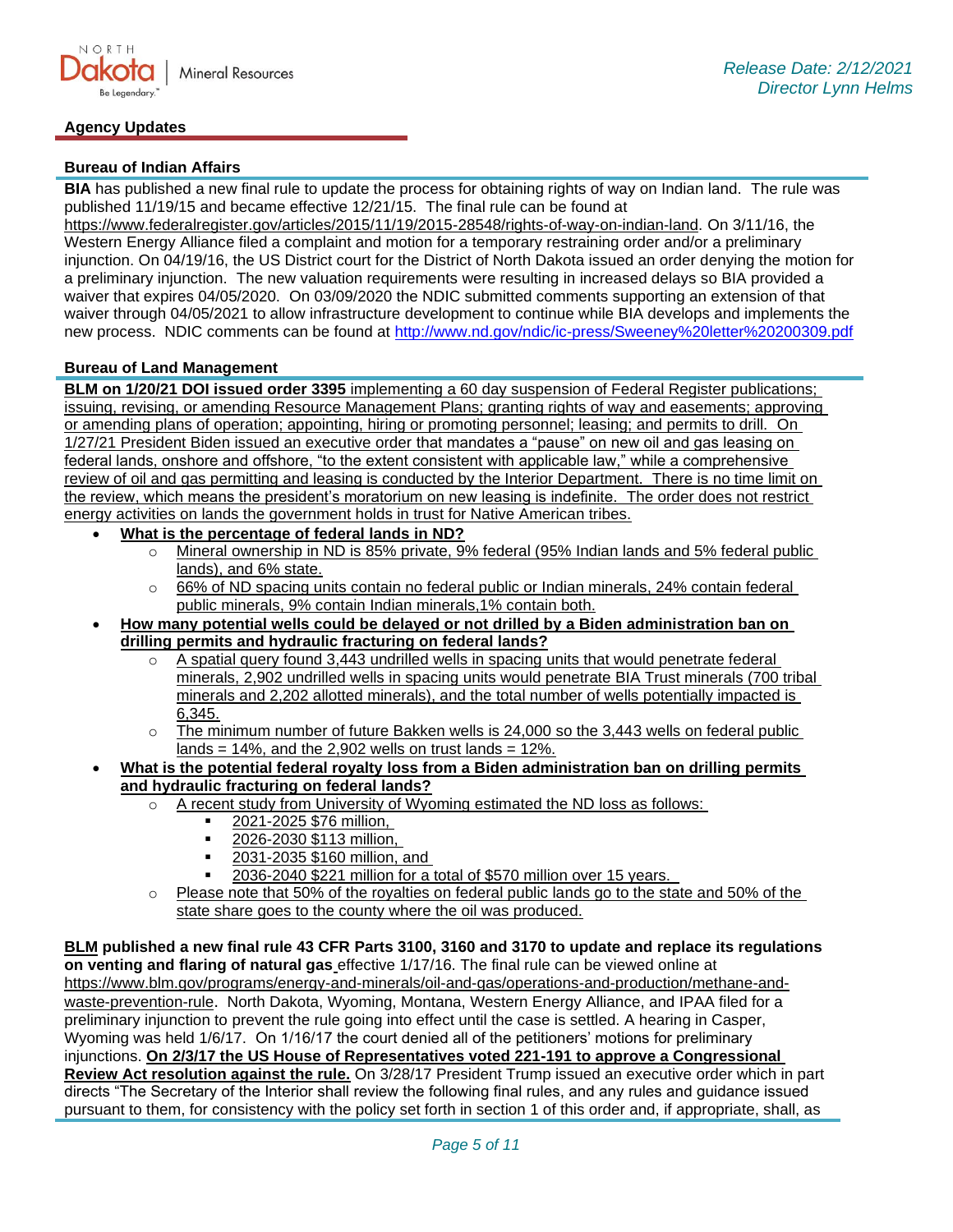soon as practicable, suspend, revise, or rescind the guidance, or publish for notice and comment proposed rules suspending, revising, or rescinding those rules:". This rule is included in the list as item (iv). North Dakota plans to continue active participation in the litigation of this rule until the BLM takes final action eliminating the rule. **On 5/10/17 the Senate voted 51 to 49 against the CRA, allowing the rule to remain in effect.** On 6/27/17 U.S. D. Ct. Judge Skavdahl granted BLM's motion to extend the merits briefing schedule by 90 days, based on BLM's APA 705 stay and BLM's representations regarding its plans to reconsider the VF Rule. Opening briefs were filed 7/3/17. On 7/5/17 California and New Mexico sued BLM in the U.S. District Court for the Northern District of California, seeking a declaratory judgement that BLM's APA 705 stay was illegal and vacating the stay. The relief they request would vacate the stay of the January 2018 compliance et al deadlines, bringing them all back into force. BLM officials encouraged North Dakota to intervene. On 7/12/17 a group of NGOs including the Fort Berthold Protectors of Water and Earth Rights filed a separate suit against the BLM in federal court in the U.S. District Court for the Northern District of California, seeking a declaratory judgement that BLM's APA 705 stay was illegal and vacating the stay. California and New Mexico, along with various environmental groups, have challenged BLM's stay in the Northern District of California, and filed a motion for summary judgment on 7/26/17. On 8/24/17 North Dakota filed a response supporting BLM's motion, a motion to intervene, and a motion to change venue to Wyoming in an attempt to prevent all of the litigation regarding the timing of the Flaring Rule, including the future rulemakings further extending compliance deadlines that BLM has stated that it intends to publish, could end up in front of the magistrate judge in the Northern District of California instead of Judge Skavdahl in Wyoming. On 10/04/17 the federal magistrate judge in the Northern District of California granted the summary judgement motion by California, New Mexico, and several NGOs throwing out BLM's administrative and temporary postponement of several of the future rules compliance dates/obligations. On 10/05/17 the BLM issued a Federal Register Notice for a proposed rule that if finalized will delay certain requirements of the BLM Rule until January 17, 2019. North Dakota submitted comments to (1) support BLM's decision to delay certain compliance requirements and (2) continue to make the record that BLM exceeded its authority to promulgate the rule in the first place with particular emphasis on the specific/unique North Dakota considerations at issue. NDIC comments are available at [http://www.nd.gov/ndic/ic-press/dmr-blm-comments17-11.pdf.](http://www.nd.gov/ndic/ic-press/dmr-blm-comments17-11.pdf) BLM, the states of CA & NM, and the NGOs supporting the current final rule were granted an extension to file response briefs to December 11<sup>th</sup> in the WY court. On 11/29/17 North Dakota filed a response to industry petitioner's motion for a preliminary injunction supporting a preliminary or permanent injunction. On 12/4/17 USDOJ petitioned the 9th US Judicial Circuit Court in San Francisco to review and overturn the Northern District of California court's November decision ordering the US Bureau of Land Management to make oil and gas producers comply with the methane emissions requirements while the rules are being reviewed. On 12/7/17 BLM published a rule in the Federal Register delaying the methane regulation until January 2019, saying the previous rule is overly burdensome to industry. Officials said the delay will allow the federal Bureau of Land Management time to review the earlier rule while avoiding tens of millions of dollars in compliance costs to industry that may turn out to be unnecessary. On 12/19/17 BLM was sued by California, New Mexico, and a large group of NGOs in the Northern District of California federal court over the 12/7/17 rule extending certain compliance dates in BLM's 2016 Rule. The complaint requests that BLM's extension rule be set aside and the provisions it relates to reinstated. On 12/26/17 BLM filed a motion seeking to stay the litigation in the U.S. District Court case in WY and to vacate the January 5 briefing deadline, a motion in which the industry trade associations and Montana and Wyoming joined. North Dakota and Texas filed a short response on 12/27/17 asking the Court to deny the motion or allow until 1/12/18 to fully respond to BLM's holiday week motion. On 12/29/17 the Wyoming district court granted BLM's motion to stay the 2016 Rule challenge litigation. On 2/22/18 BLM published a new rule proposal to revise the 2016 final Waste Prevention Rule (also known as the venting and flaring rule). The proposed rule would eliminate duplicative regulatory requirements and re-establish long-standing requirements that the 2016 final rule sought to replace. The Federal Register notice specifically requested comment on ways that the BLM can reduce the waste of gas by incentivizing the capture, reinjection, or beneficial use of the gas. NDIC comments can be viewed at [http://www.nd.gov/ndic/ic-](http://www.nd.gov/ndic/ic-press/blm%20comments%20180417.pdf)

[press/blm%20comments%20180417.pdf.](http://www.nd.gov/ndic/ic-press/blm%20comments%20180417.pdf) On 2/22/18 Judge Orrick in the Northern District of California entered a preliminary injunction against the BLM's "Suspension Rule" which suspended for one year certain compliance deadlines in BLM's Venting and Flaring Rule. Judge Orrick also denied North Dakota's motion to transfer the case to the District of Wyoming where Judge Skavdahl had stayed the original rule on the grounds that parties were protected by the Suspension Rule. The immediate effect of this decision was to reinstate the BLM Venting and Flaring Rule in full, along with compliance deadlines that became effective January 17, 2018, and remove the protections relied upon by Judge Skavdahl the District of Wyoming case. On 3/7/18 U.S.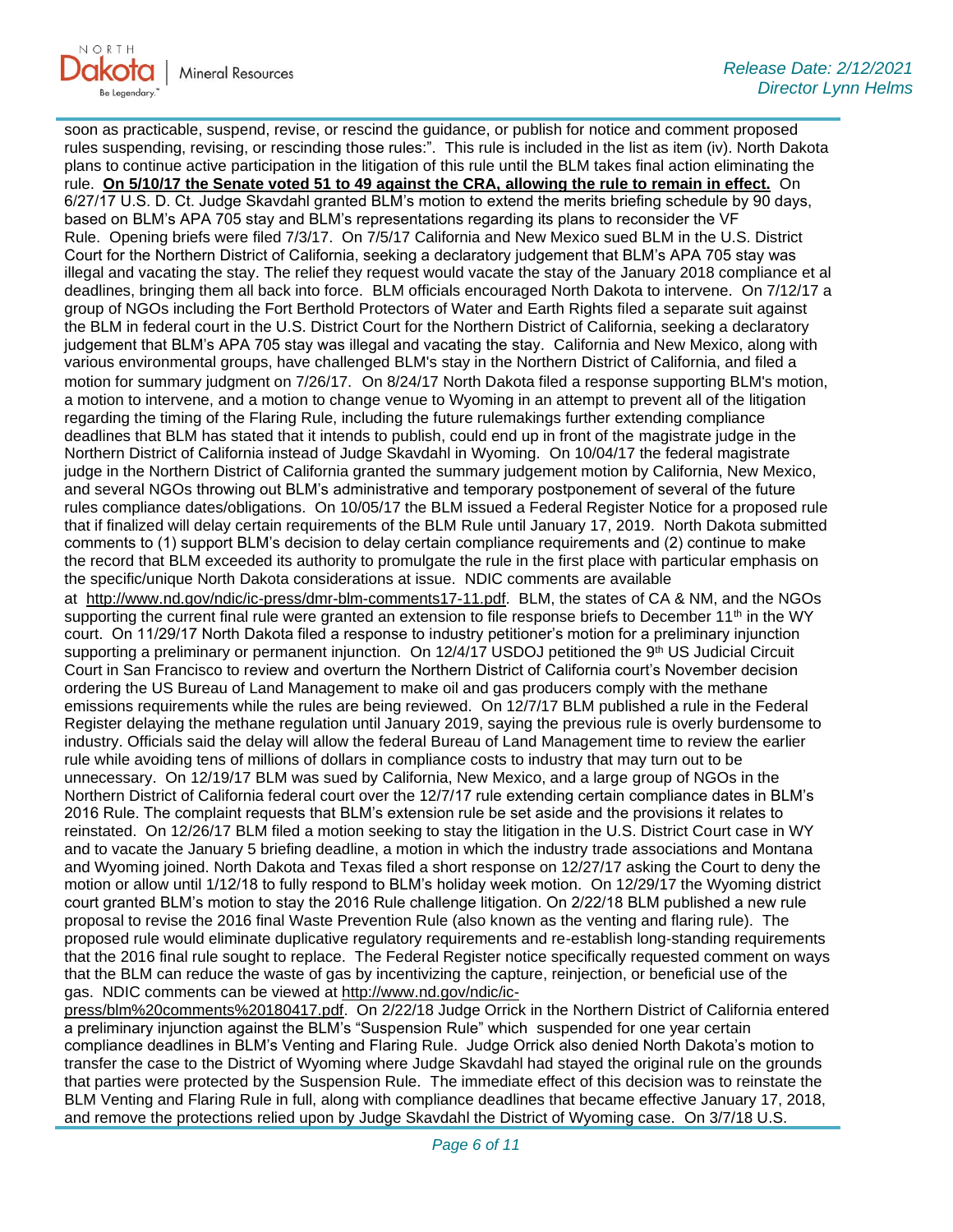

District Court Judge Skavdahl granted the North Dakota/Texas Motion to lift the stay in the challenge to the BLM's Venting & Flaring Rule. The California Court explicitly adopted North Dakota's central position in intervention - stating that "I express no judgment whatsoever in this opinion on the merits of the [V&F] Rule," showing great deference to Judge Skavdahl and the existing case in his Court and rejecting the California, NM, and NGOs request to uphold the V&F Rule. On 4/4/18 U.S. District Judge Skavdahl issued an order granting Wyoming's request for a partial stay of the Rule under Section 705 of the APA. The Court's limited Stay Order provides immediate relief to industry, but the balance of the Rule, including BLM's unlawful exercise of authority over State and private mineral interests through an over-inclusive application of communitization remains. The Court denied the North Dakota/Texas motion to move forward to complete briefing on the merits, and also denied industry's motion for a preliminary injunction. The Court expressed frustration with " the administrative dysfunction" reflected by this case as it ping-pongs between the District Courts of Wyoming and California and BLM's various attempts to delay, rescind or replace the Rule, concluding that "going forward on the merits at this point remains a waste of judicial resources and disregards prudential ripeness concerns." On 4/5/18 15 NGOs filed a Notice of Appeal with the 10th Circuit. California & New Mexico followed suit on 4/5/18 and have now also filed an appeal with the 10th Circuit. On 9/12/18 North Dakota filed a brief in the 10<sup>th</sup> Circuit Court of Appeals urging the Court, if it chooses to reverse the Wyoming district court's Stay Order, to remand the case back to the Wyoming district court with direction to finish this protracted legal process by promptly proceeding to a ruling on the merits. On 9/18/18 BLM issued their final rule revising the Obama-era Waste Prevention Rule, also referred to as the venting and flaring rule. The new rule will better align venting and flaring regulations with President Trump's priorities on energy development, job creation, and reduced compliance costs. These changes will also allow BLM to recognize existing state regulatory efforts and avoid duplicative requirements. In response to comments and after further consideration, the BLM made the following modifications to the proposed rule in this final rule: (1) Clarification that the 24-hour limit on royalty-free flaring during downhole well maintenance and liquids unloading in § 3179.104 applies "per event"; (2) Addition of a standard for "applicable rules, regulations, or orders" of a State regulatory agency or tribe in § 3179.201(a); and (3) Addition of a provision allowing for tribes to seek BLM approval to have tribal rules apply in place of any or all of the provisions of subpart 3179. The revised rule goes into effect on 11/27/18. On 9/28/18 a coalition of 17 conservation and tribal citizen groups filed a lawsuit challenging the decision to revise the Bureau of Land Management's Waste Prevention Rule, stating that the rule violates a number of existing federal policies. The states of New Mexico and California also filed a lawsuit challenging BLM's action. The BLM and NDIC have reached an impasse on negotiations for an agreement to implement section 3179.201, but continue to communicate regarding possible ways to resolve the disagreement. On 08/15/20 the U.S. District Court for the Northern District of California invalidated the 2018 revisions to the 2016 Waste Prevention Rule. This ruling means that the Waste Prevention Rule goes back in effect in 90 days, and the oil and gas industry will have to comply with the Rule's requirements. U.S. District Judge Yvonne Gonzalez Rogers found that the 2018 rescission violated federal law because it ignored the federal government's statutory duty to prevent waste, instead relying almost entirely on "inadequate or nonexistent state regulations". On 08/25/20 the citizen groups and state respondents filed a supplemental response brief in the US District Court District of Wyoming. On 09/04/20 North Dakota and Texas filed a reply brief of petitioner-intervenors in the US District Court District of Wyoming. On 10/8/20 US District Judge Skavdahl issued an opinion agreeing with North Dakota's split estate argument concluding that BLM's right to regulate "waste" from federal interests does not give it the right to impose federal requirements on communitized State and private interests, that the BLM unlawfully stepped over the line into EPA and state Clean Air Act jurisdiction, and rejecting several elements of BLM's cost-benefit analysis, including that BLM cannot justify the rule based primarily on alleged environmental "co-benefits" and that BLM should not have used the so-called "global cost of carbon" in its calculations. He also wrote with some humor, reflecting on the tortured process of setting policy through litigation "So, three and a half years later, after several turns and loopty-loops, it seems the roller coaster has returned to the station, though the Court doubts any of the parties will be exiting the ride just yet, as it is likely this Court's decision will not end this ride but simply serve as a lift hill transporting it to another level." As expected, on 12/21/20, CA and NM appealed Judge Skavdahl's decision to the US Court of Appeals for the 10<sup>th</sup> Circuit.

**BLM** revised final regulations for hydraulic fracturing on federal and Indian lands were published in the CFR on 3/26/15 and they were scheduled to go into effect 6/24/15. North Dakota, Colorado, Utah, Wyoming, Western Energy Alliance, and IPAA filed for a preliminary injunction to prevent the rules going into effect until the case is settled. Following a lengthy hearing in Casper, Wyoming on 6/23/15, the court issued a stay on the rules. On 9/30/15 the court granted a preliminary injunction, preventing the rules from being enforced until litigation on the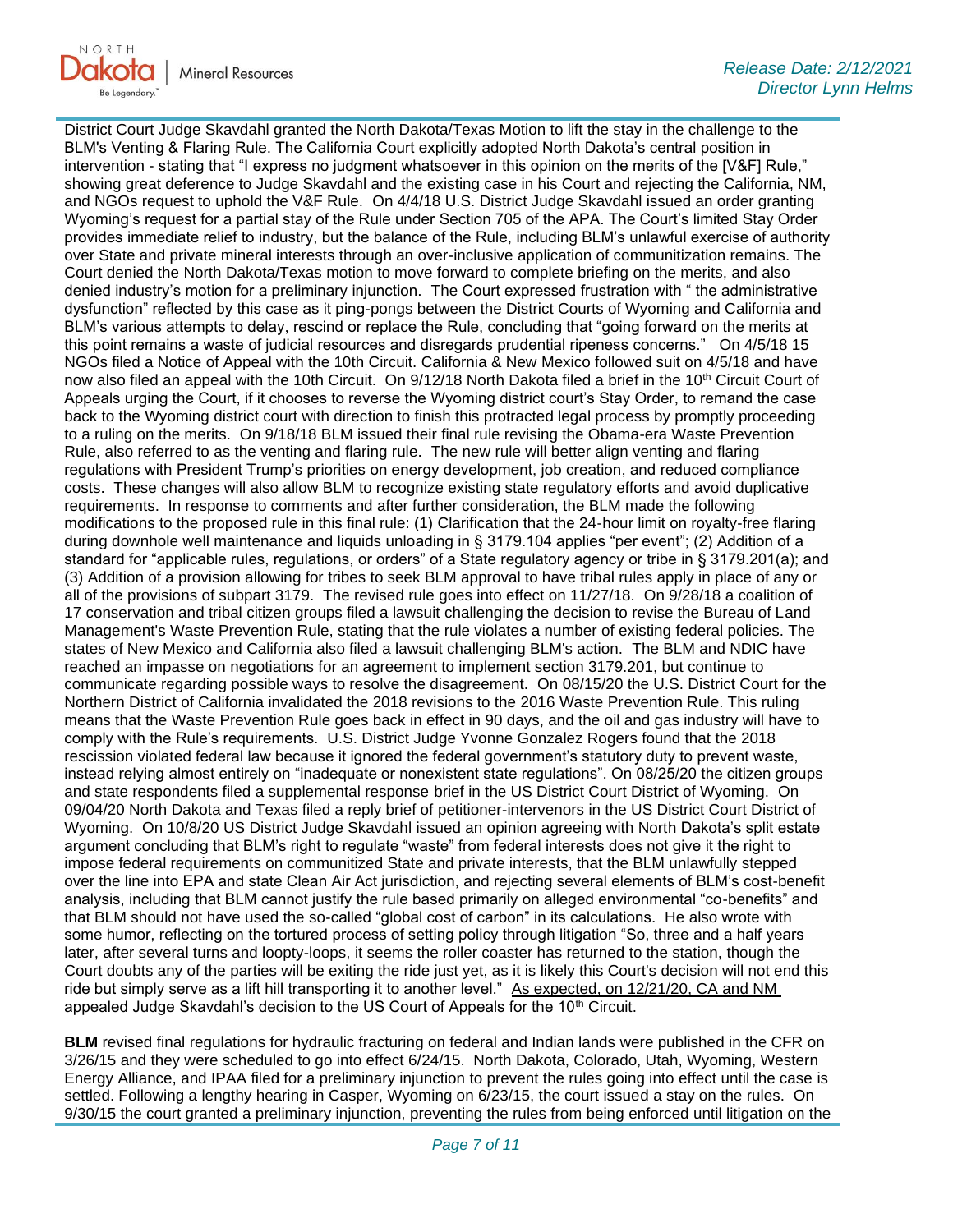

rule is final. The 10<sup>th</sup> Circuit Court of Appeals issued an order 3/10/16 denying the industry alternative motion for a stay. On 6/21/16 the court found the rule to be unlawful and ordered it set aside. The plaintiffs filed a motion with the US Court of Appeals for the Tenth Circuit to dismiss the appeal of the preliminary injunction. The Department of Justice on behalf of the BLM and the intervening environmental groups filed an appeal of the decision on the rule and oppose the motion to dismiss the appeal of the preliminary injunction. The North Dakota Response Brief to the US Court of Appeals for the Tenth Circuit was filed 9/15/16. NDIC comments on the rule can be found at [http://www.nd.gov/ndic/ic-press/BLM-comments-](http://www.nd.gov/ndic/ic-press/BLM-comments-120625.pdf)[120625.pdf](http://www.nd.gov/ndic/ic-press/BLM-comments-120625.pdf). On 3/28/17 President Trump issued an executive order which in part directs "The Secretary of the Interior shall review the following final rules, and any rules and guidance issued pursuant to them, for consistency with the policy set forth in section 1 of this order and, if appropriate, shall, as soon as practicable, suspend, revise, or rescind the guidance, or publish for notice and comment proposed rules suspending, revising, or rescinding those rules". This rule is included in the list as item (i). On 5/4/2017 BLM filed a request asking the court to hold the appeal in abeyance as it will "soon" initiate a rulemaking process to revise or rescind the 2015 Rule, that it had the authority to issue the Rule, but conceding that the Rule does not reflect BLM's current priorities or policies, as reflected in certain recent Presidential Executive Orders. After the BLM submitted its filings the 10th Circuit Court Appeals immediately directed the petitioners (including North Dakota) and the intervenors to file briefs by 6/5/17 to respond to BLM's position. Two amicus groups that submitted merits briefs (the law school professors and former DOI officials) filed supplemental amicus briefs on the questions posed by the Court following the change of Administrations. The Court's Supplemental Order authorized the filing of these additional amicus briefs. Both briefs seek to capitalize on the BLM's continued insistence that it had the authority to issue the Rule (but concede that the 2015 HF Rule does not reflect BLM's current priorities or policies as reflected in certain recent Presidential Executive Orders). The two amicus groups solicit the Court to rule on the merits of the BLM and NGO appeals and to overturn the District Court decision, actually asking the Court to issue an advisory opinion on the BLM's authority. In addition to addressing the NGO arguments, North Dakota will respond to these two briefs in the context that all three parties are asking the Court to do what it is prohibited from doing by Article III of the U.S. Constitution. North Dakota filed a response brief 6/20/17 in support of the BLM action to put the rule in abeyance and take final action vacating the rule. Oral arguments before the 10<sup>th</sup> Circuit took place 7/27/17. A recording of the oral arguments is now available on the home page of the court's website [http://www.ca10.uscourts.gov.](https://gcc02.safelinks.protection.outlook.com/?url=https%3A%2F%2Furldefense.proofpoint.com%2Fv2%2Furl%3Fu%3Dhttp-3A__www.ca10.uscourts.gov%26d%3DDwMGaQ%26c%3D2s2mvbfY0UoSKkl6_Ol9wg%26r%3D-wqsZnBxny594KY8HeElow%26m%3DUl_VtJUX6iW5pvHjCcBxUWtskC0F4Dhry3sPtcEHvCw%26s%3DlaRHiLDv5w8otcQWQjpn82WMieoB2AZ-Q4M1LFQPL5s%26e%3D&data=04%7C01%7Ckahaarsager%40nd.gov%7Ca8904fcba86a4c329e4608d8cf6e651e%7C2dea0464da514a88bae2b3db94bc0c54%7C0%7C0%7C637487420347799705%7CUnknown%7CTWFpbGZsb3d8eyJWIjoiMC4wLjAwMDAiLCJQIjoiV2luMzIiLCJBTiI6Ik1haWwiLCJXVCI6Mn0%3D%7C1000&sdata=ZcF%2BMRDuuEZt2iSINviBPn2pcMZJe4iWK%2B%2BrXBk9xos%3D&reserved=0) NDIC filed comments supporting BLM's rescission of the rule that can be found at [http://www.nd.gov/ndic/ic-press/dmr](http://www.nd.gov/ndic/ic-press/dmr-blm-comment17-9.pdf)[blm-comment17-9.pdf.](http://www.nd.gov/ndic/ic-press/dmr-blm-comment17-9.pdf) On 09/21/17 the 10th Circuit issued a split (2-1) decision to dismiss the appeals as prudentially unripe, vacate the district court's judgment invalidating the rule, and remand with instructions to dismiss the underlying action without prejudice. Appellees State of North Dakota, State of Colorado, State of Utah, and State of Wyoming's filed a Petition for Panel Rehearing And/Or Request for En Banc Determination on 11/03/17. On 11/06/17 the court ordered the appellants to file a response to the Petition on or before 11/20/2017. The En Banc rehearing request was denied. The 10<sup>th</sup> circuit court has not yet issued its mandate ending the current round of litigation in the Wyoming District court. The Ute tribe filed a motion on 1/12/18 asking the court to dismiss the appeals as moot based on the publication of the rescission rule and leave the WY court decision to vacate the rule in place. The court ordered the DOJ and BLM to file a response by 1/22/18. On 12/29/17 BLM published a final rule rescinding the 2015 Hydraulic Fracturing rules with 2 exceptions 1) the rule does not restore language requiring pre-approval of non-routine hydraulic fracturing operations and 2) the rule does not rescind changes to 43 CFR 3160 due to other rules published between 3/26/15 and 12/29/17 (electronic filing and venting & flaring rules). On 2/7/18 North Dakota filed a reply in support of its motion to dismiss the original rule appeal as moot pursuant to Federal Rule of Appellate Procedure 27(a)(4), and request that the Court should not issue the mandate, nor vacate the District Court's judgment based on two new and important developments: (1) on December 29, 2017, the Bureau of Land Management (BLM) promulgated a final rule rescinding the Hydraulic Fracturing Rule ("HF Rule"), and (2) on January 24, 2018, the Citizen Group Intervenors challenged the repeal of the HF Rule ("HF Repeal Rule") in the U.S. District Court for the Northern District of California.

### **Council on Environmental Quality**

**CEC** On 02/25/2020 the Council on Environmental Quality published a proposal to modernize its National Environmental Policy Act (NEPA) regulations. On 03/09/2020 the NDIC submitted comments in support of the CEQ proposal. NDIC comments can be found at [http://www.nd.gov/ndic/ic](http://www.nd.gov/ndic/ic-press/Council%20of%20Environmental%20Quality%20200309.pdf)[press/Council%20of%20Environmental%20Quality%20200309.pdf](http://www.nd.gov/ndic/ic-press/Council%20of%20Environmental%20Quality%20200309.pdf). On July 15, 2020 the Trump administration issued an executive order to reduce the types and number of projects that will be subject to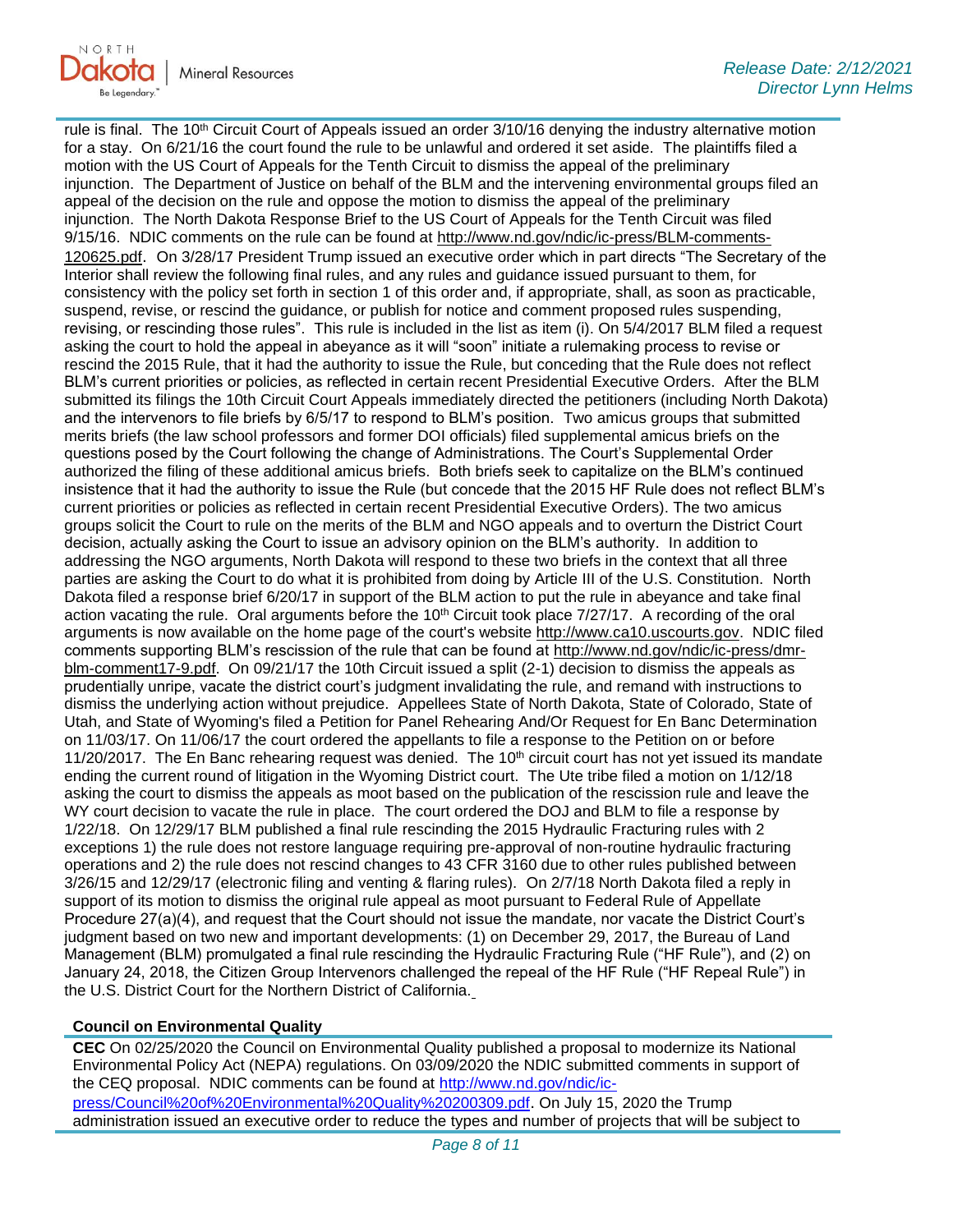review under the NEPA, shorten the timeline for reviews, and drop a requirement that agencies consider the cumulative environmental effects of projects, such as their contribution to climate change. On 7/29/20 a coalition of 20 environmental justice, outdoor recreation and conservation groups — led by the Western Environmental Law Center (WELC) and Earthjustice — filed a lawsuit over CEQ's regulations in the U.S. District Court for the District of Northern California.

# **Environmental Protection Agency**

**EPA** On 08/21/2018 the U.S. Environmental Protection Agency (EPA) proposed a new rule to reduce greenhouse gas (GHG) emissions from existing coal-fired electric utility generating units and power plants across the country. This proposal, entitled the Affordable Clean Energy (ACE) Rule, establishes emission guidelines for states to use when developing plans to limit GHGs at their power plants. The ACE Rule replaced the prior administration's Clean Power Plan (CPP) and instead empowers states, promotes energy independence, and facilitates economic growth and job creation. Pursuant to President Trump's Executive Order 13873, which directed Federal agencies to review burdensome regulations, the EPA undertook a review of the CPP. Many believed the CPP exceeded EPA's authority under the Clean Air Act, which is why 27 states, 24 trade associations, 37 rural electric co-ops, and three labor unions challenged the rule. The Supreme Court issued an unprecedented stay of the rule. The proposal was published in the Federal Register on 8/31/18 and EPA took comment on the proposal for 60 days and held a public hearing. More information is available at [https://www.epa.gov/stationary-sources-air-pollution/proposal-affordable](https://gcc02.safelinks.protection.outlook.com/?url=https%3A%2F%2Fwww.epa.gov%2Fstationary-sources-air-pollution%2Fproposal-affordable-clean-energy-ace-rule&data=04%7C01%7Ckahaarsager%40nd.gov%7Ca8904fcba86a4c329e4608d8cf6e651e%7C2dea0464da514a88bae2b3db94bc0c54%7C0%7C0%7C637487420347799705%7CUnknown%7CTWFpbGZsb3d8eyJWIjoiMC4wLjAwMDAiLCJQIjoiV2luMzIiLCJBTiI6Ik1haWwiLCJXVCI6Mn0%3D%7C1000&sdata=Qa3zPT87znr3%2BK6cB9%2B%2BQmbpRd%2Bd8mjkqlmnAe4Plv4%3D&reserved=0)[clean-energy-ace-rule.](https://gcc02.safelinks.protection.outlook.com/?url=https%3A%2F%2Fwww.epa.gov%2Fstationary-sources-air-pollution%2Fproposal-affordable-clean-energy-ace-rule&data=04%7C01%7Ckahaarsager%40nd.gov%7Ca8904fcba86a4c329e4608d8cf6e651e%7C2dea0464da514a88bae2b3db94bc0c54%7C0%7C0%7C637487420347799705%7CUnknown%7CTWFpbGZsb3d8eyJWIjoiMC4wLjAwMDAiLCJQIjoiV2luMzIiLCJBTiI6Ik1haWwiLCJXVCI6Mn0%3D%7C1000&sdata=Qa3zPT87znr3%2BK6cB9%2B%2BQmbpRd%2Bd8mjkqlmnAe4Plv4%3D&reserved=0) On July 8, 2019, EPA issued the final Affordable Clean Energy rule (ACE) and repealed the Clean Power Plan. On the same day the American Lung Association and the American Public Health Association filed a challenge to the rules in the U.S. Court of Appeals for the District of Columbia. Since then, 22 states, the District of Columbia and six municipalities led by the state of New York lodged a challenge to the rules in the D.C. Circuit, followed closely by a third challenge brought by environmental groups. Numerous industry groups and power providers are seeking to intervene in the litigation in support of the ACE rule. The EPA has asked the court to expedite review of the challenges in the hope of achieving a resolution in the D.C. Circuit by summer of 2020.

**EPA** On 6/3/16 the final rule proposing a suite of changes to Clean Air Act permitting requirements for new and modified emissions sources in the oil and natural gas industry was published in the Federal Register. On 6/29/16 the NDIC decided to file a Petition for Review with the US Appeals Court for the District of Columbia to defend the state's sovereign jurisdiction over oil and gas regulation. Thirteen other states have joined this effort. North Dakota declined the standard offer to explore settlement through the court's mediation program. The proposed actions and NDIC comments are as follows:

o Proposed New Source Performance Standards – Docket ID number EPA-HQ-OAR-2010-0505. NDIC comments can be found at<http://www.nd.gov/ndic/ic-press/EPA-HQ-OAR-2010-0505.pdf>

o Draft Control Techniques Guidelines – Docket ID number: EPA-HQ-OAR-2015-0216. NDIC comments can be found at<http://www.nd.gov/ndic/ic-press/EPA-HQ-OAR-2015-0216.pdf>

o Proposed Source Determination Rule – Docket ID number: EPA-HQ-OAR-2013-0685. NDIC comments can be found at<http://www.nd.gov/ndic/ic-press/EPA-HQ-OAR-2013-0685.pdf>

o Proposed Federal Implementation Plan for Implementing Minor New Source Review Permitting in Indian Country – Docket ID number: EPA-HQ-OAR-2014-0606. NDIC comments are at [http://www.nd.gov/ndic/ic-press/EPA-HQ-](http://www.nd.gov/ndic/ic-press/EPA-HQ-OAR-2014-0606.pdf)[OAR-2014-0606.pdf](http://www.nd.gov/ndic/ic-press/EPA-HQ-OAR-2014-0606.pdf).

North Dakota et al. and EPA have filed motions to govern further proceedings and briefing schedules. On 3/28/17 President Trump issued an executive order which in part directs "The Administrator shall review the final rule entitled "Oil and Natural Gas Sector: Emission Standards for New, Reconstructed, and Modified Sources," 81 Fed. Reg. 35824 (November 3, 2016), and any rules and guidance issued pursuant to it, for consistency with the policy set forth in section 1 of this order and, if appropriate, shall, as soon as practicable, suspend, revise, or rescind the guidance, or publish for notice and comment proposed rules suspending, revising, or rescinding those rules." On 4/7/17 EPA filed a motion to hold the cases in abeyance. On 6/8/17 the NGO environmental groups challenged EPA's November 5th decision to issue a 90 day stay of the Rule's upcoming implementation dates. The NGOs argue that EPA's justifications for its stay (onerous implementation costs and excessive state administrative burdens) of the Rule were already raised and rejected by EPA during EPA's original rulemaking and that the requirements of a "judicial stay" are not met. The NGO's action is a new case, filed in the D.C. Circuit. They have also filed an emergency motion asking the Court to immediately vacate EPA's decision. On November 3 the DC Circuit court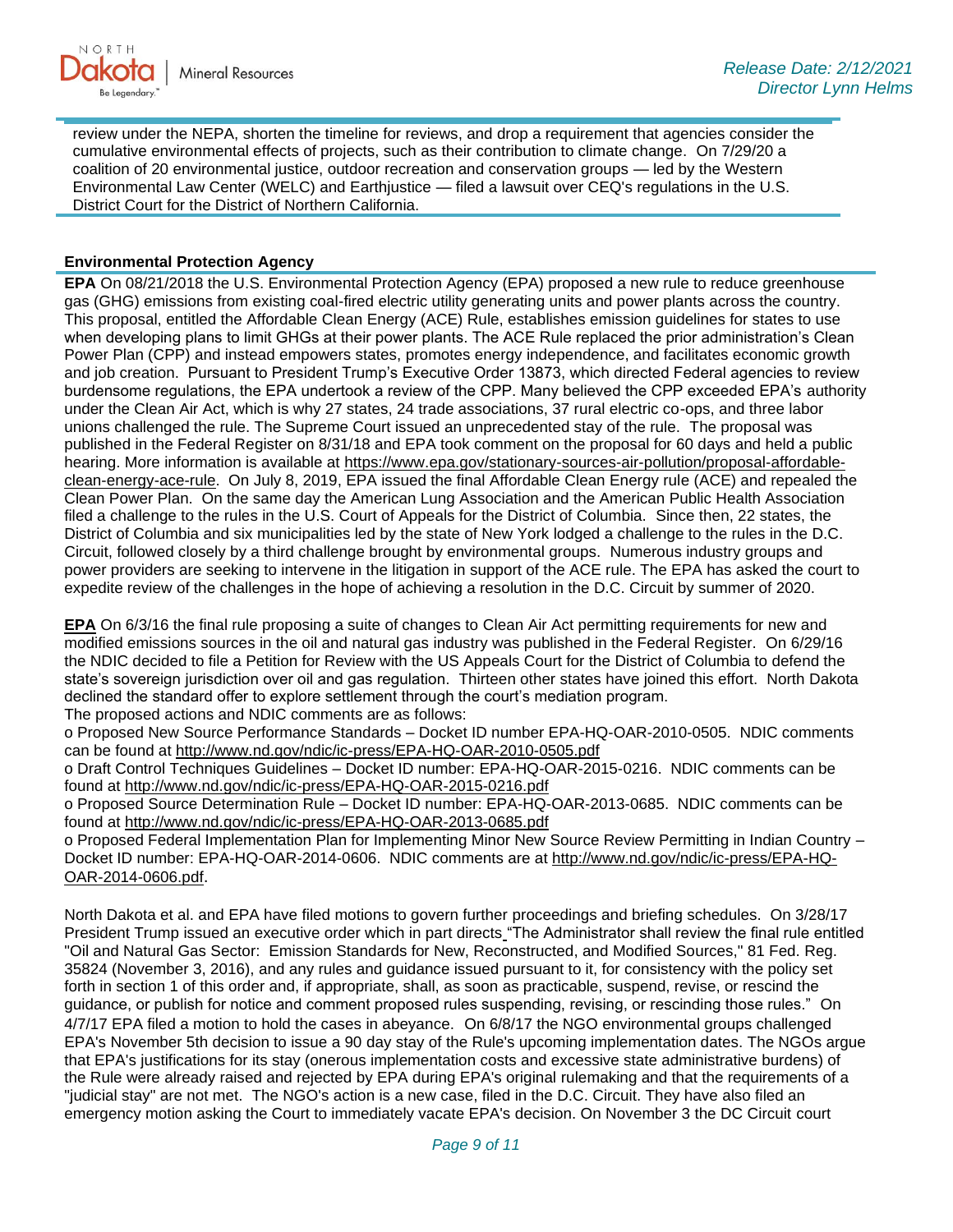

issued a 2:1 decision granting the NGO petition and vacating EPA's 90 day stay of the rule. North Dakota filed an amicus brief in support of the EPA stay. On 7/13/17 the same DC Circuit court granted an EPA motion to recall the mandate and granting 14 days for then EPA to seek reconsideration or review by the full court. API and WVA along with other states filed petitions for rehearing en banc, but on 8/10/17 the entire DC Circuit issued an order denying the API and WVa et al States petitions. EPA now proposes a 2-year stay of certain provision in the oil and gas NSPS. North Dakota filed comments on 8/9/17 in support of the proposed 2-year stay. On 11/8/17 EPA published a Federal Register notice request for supplemental comments relating to the current Administration's efforts to change course on the oil and gas sector methane regulations put in place by the Obama Administration. North Dakota did not submit additional comment to EPA because the North Dakota comments submitted on 8/9/17 correctly advocate that EPA's rationale for the two year stay also justifies outright repeal of the original Rule, so it justifies a two year stay. On 9/11/18 EPA proposed targeted improvements to the 2016 New Source Performance Standards for the oil and gas industry that streamline implementation, reduce duplicative EPA and state requirements, and significantly decrease unnecessary burdens on domestic energy producers. This oil and gas targeted improvements package is expected to save up to approximately \$484 million in regulatory costs from 2019 – 2025 or \$75 million annually. NDIC comments can be found at<http://www.nd.gov/ndic/ic-press/EPA-HQ-OAR-2017-0757.pdf>. On 9/14/20 EPA's final Methane Rule was officially published in the Federal Register, making the rollback effective. On the very same day, a group of states filed a new lawsuit in the D.C. Circuit asking the court to review EPA's new methane regulations. A number of environmental groups followed suit the next day, asking the court to put an emergency halt to the rule. On 9/17/20 the D.C. Circuit issued an administrative stay, which temporarily freezes the EPA's rollback from taking effect while the court considers a long-term suspension of the rule. The court's order states that the administrative stay "should not be construed in any way as a ruling on the merits." On 10/14/20 North Dakota moved to intervene and on 1/22/21 filed a brief in support of the 2020 rule and requesting dismissal of petitioner's claims.

**EPA** On 08/24/18 Trump administration officials at EPA announced they are phasing out the agency's enforcement focus on animal waste pollution and the oil and gas industry. Enforcement chief Susan Bodine said she wants to shift the focus away from oil and gas as a sector deserving of extra scrutiny and toward prioritizing broad environmental problems, such as air pollution.

### **Pipeline and Hazardous Materials Safety Administration**

**PHMSA** Advance notice of proposed rulemaking (ANPRM)was announced 1/10/17. SUMMARY: PHMSA is considering revising the Hazardous Materials Regulations (HMR) to establish vapor pressure limits for unrefined petroleum-based products and potentially all Class 3 flammable liquid hazardous materials that would apply during the transportation of the products or materials by any mode. PHMSA is currently assessing the merits of a petition for rulemaking submitted by the Attorney General of the State of New York regarding vapor pressure standards for the transportation of crude oil. The petition requests that PHMSA implement a Reid Vapor Pressure (RVP) limit less than 9.0 pounds per square inch (psi) for crude oil transported by rail. This rule making could substantially interfere with NDIC oil conditioning regulations. You can read about the NDIC regulations at [https://www.dmr.nd.gov/oilgas/2014Permitting\(2\).asp.](https://www.dmr.nd.gov/oilgas/2014Permitting(2).asp) NDIC submitted comments on 3/20/17 and the comment period closed on 5/19/17. On 6/6/2018 Senator Schumer wrote urging DOE and PHMSA to propose and quickly finalize a rule establishing federal volatility standards for the shipment of crude oil by rail in the United States. The NDIC submitted a letter on 6/28/18 to proactively correct several conclusions and statements in Senator Schumer's letter about NDIC oil conditioning regulations and provide the background and a better understanding of the state's oil conditioning standards for Bakken, Three Forks, and/or Sanish crude oil prior to market transport. On 5/11/20 PHMSA published notice of withdrawal of this proposed rulemaking.

**PHMSA** On 5/9/19 Governor Inslee signed into law Washington State Engrossed Substitute Senate Bill 5579 "Crude Oil by Rail – Vapor Pressure" which became effective on 7/28/19. On 7/17/19 the North Dakota Attorney General and Montana Attorney General filed an application for preemption of the Washington Volatility Restrictions on Crude Oil Transported by Rail. The state of Washington requested a 30 day extension of the comment period to 9/23/19 which PHMSA granted. Response to comments deadline was 10/23/19. On 5/11/20 PHMSA published notice of Administrative Determination of Preemption of the WA statute and rules. No petition for reconsideration or petition for judicial review was filed.

### **US Forest Service**